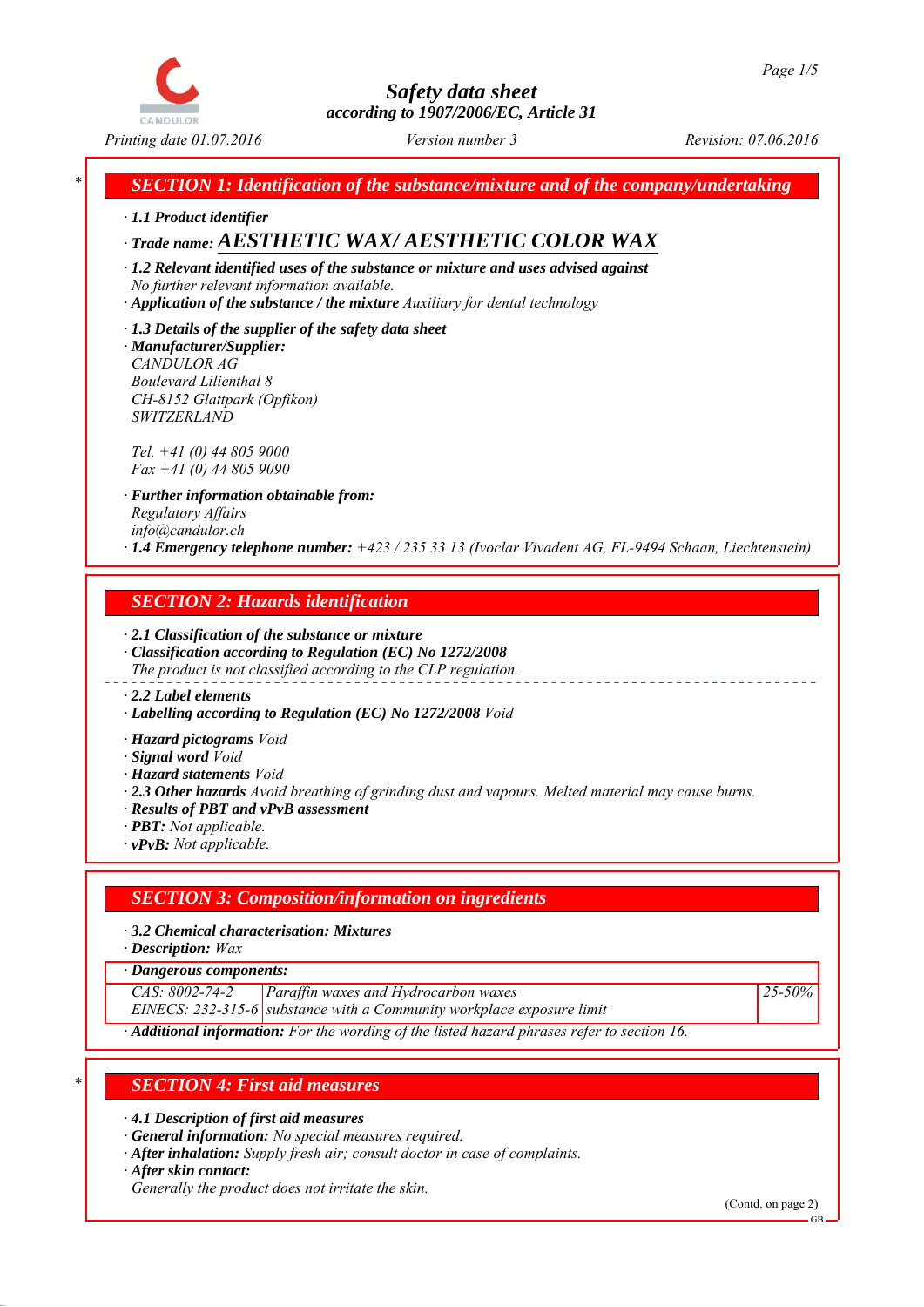# *Safety data sheet*

*according to 1907/2006/EC, Article 31*

*Printing date 01.07.2016 Revision: 07.06.2016 Version number 3*

# *Trade name: AESTHETIC WAX/ AESTHETIC COLOR WAX*

(Contd. of page 1)

- *After contact with the molten product, cool rapidly with cold water.*
- *∙ After eye contact: Rinse opened eye for several minutes under running water. Then consult a doctor.*
- *∙ After swallowing: If symptoms persist consult doctor.*
- *∙ 4.2 Most important symptoms and effects, both acute and delayed No further relevant information available.*
- *∙ 4.3 Indication of any immediate medical attention and special treatment needed*
- *No further relevant information available.*

### *SECTION 5: Firefighting measures*

- *∙ 5.1 Extinguishing media*
- *∙ Suitable extinguishing agents:*
- *Foam*
- *Fire-extinguishing powder*
- *Carbon dioxide*
- *∙ For safety reasons unsuitable extinguishing agents: Water*
- *∙ 5.2 Special hazards arising from the substance or mixture No further relevant information available.*
- *∙ 5.3 Advice for firefighters*
- *∙ Protective equipment: No special measures required.*

### *SECTION 6: Accidental release measures*

- *∙ 6.1 Personal precautions, protective equipment and emergency procedures Not required.*
- *∙ 6.2 Environmental precautions: No special measures required.*
- *∙ 6.3 Methods and material for containment and cleaning up: Pick up mechanically.*
- *Allow to solidify. Pick up mechanically.*
- *∙ 6.4 Reference to other sections*
- *See Section 7 for information on safe handling.*
- *See Section 8 for information on personal protection equipment.*

*See Section 13 for disposal information.*

### *SECTION 7: Handling and storage*

### *∙ 7.1 Precautions for safe handling*

*Only adequately trained personnel should handle this product. For use in dentistry only.*

*Extractors are required on all machines used for thermal processing or splinter removal processes. ∙ Information about fire - and explosion protection: No special measures required.*

- *∙ 7.2 Conditions for safe storage, including any incompatibilities*
- *∙ Storage:*
- *∙ Requirements to be met by storerooms and receptacles: Store only in the original receptacle.*
- *∙ Information about storage in one common storage facility: Not required.*
- *∙ Further information about storage conditions: Protect from heat and direct sunlight. Store in a cool place.*

*Store in dry conditions.*

*∙ 7.3 Specific end use(s) No further relevant information available.*

### *SECTION 8: Exposure controls/personal protection*

*∙ Additional information about design of technical facilities: No further data; see item 7.*

(Contd. on page 3)

GB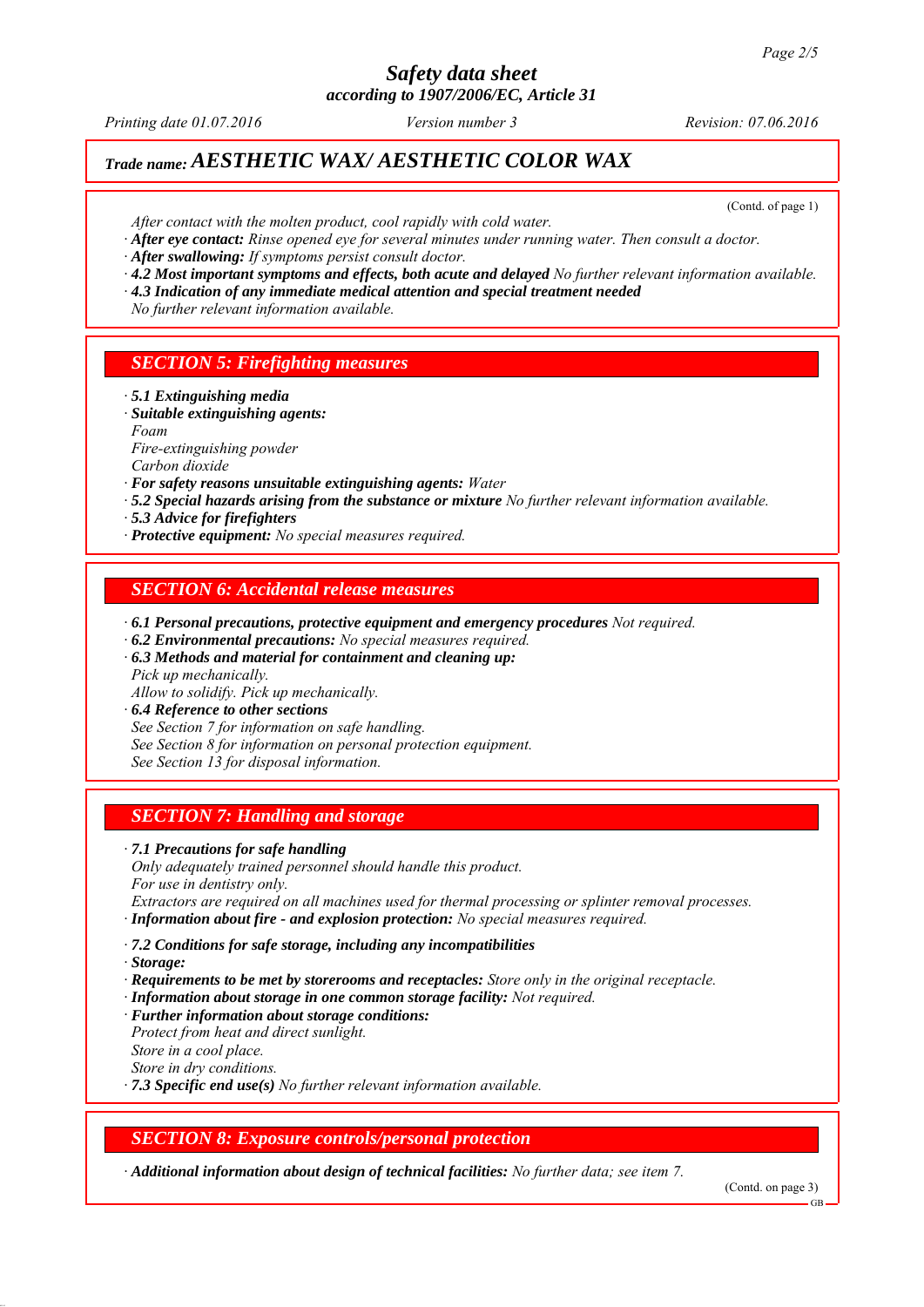# *Safety data sheet*

*according to 1907/2006/EC, Article 31*

*Printing date 01.07.2016 Revision: 07.06.2016 Version number 3*

# *Trade name: AESTHETIC WAX/ AESTHETIC COLOR WAX*

(Contd. of page 2)

GB

*∙ Ingredients with limit values that require monitoring at the workplace:*

*CAS: 8002-74-2 Paraffin waxes and Hydrocarbon waxes*

*WEL Short-term value: 6 mg/m³ Long-term value: 2 mg/m³*

*∙ Additional information: The lists valid during the making were used as basis.*

*∙ 8.2 Exposure controls*

*∙ 8.1 Control parameters*

*∙ Personal protective equipment:*

- *∙ General protective and hygienic measures: Usual hygienic measures for dental practice and dental laboratories. Keep away from foodstuffs, beverages and feed. Wash hands before breaks and at the end of work.*
- *∙ Respiratory protection: Not required.*
- *∙ Protection of hands: Not required.*
- *∙ Material of gloves*
- *∙ Penetration time of glove material*
- *∙ Eye protection: Not required.*

### *SECTION 9: Physical and chemical properties*

| $\cdot$ 9.1 Information on basic physical and chemical properties |                                               |  |
|-------------------------------------------------------------------|-----------------------------------------------|--|
| <b>General Information</b>                                        |                                               |  |
| $\cdot$ Appearance:<br>Form:                                      | Solid                                         |  |
| Colour:                                                           | Pink                                          |  |
| $\cdot$ Odour:                                                    | Characteristic                                |  |
| · Odour threshold:                                                | Not determined.                               |  |
| $\cdot$ pH-value:                                                 | Not applicable.                               |  |
| $\cdot$ Change in condition                                       |                                               |  |
| <b>Melting point/Melting range:</b>                               | <i>Undetermined</i>                           |  |
| <b>Boiling point/Boiling range:</b>                               | Undetermined.                                 |  |
| · Flash point:                                                    | $>$ 230 °C                                    |  |
| · Flammability (solid, gaseous):                                  | Not determined.                               |  |
| · Self-igniting:                                                  | Product is not selfigniting.                  |  |
| · Danger of explosion:                                            | Product does not present an explosion hazard. |  |
| · Explosion limits:                                               |                                               |  |
| Lower:                                                            | Not determined.                               |  |
| <b>Upper:</b>                                                     | Not determined.                               |  |
| · Vapour pressure:                                                | Not applicable.                               |  |
| $\cdot$ Density at 20 $\cdot$ C:                                  | $0.9$ g/cm <sup>3</sup>                       |  |
| · Relative density                                                | Not determined.                               |  |
| · Vapour density                                                  | Not applicable.                               |  |
| $\cdot$ Evaporation rate                                          | Not applicable.                               |  |
| · Solubility in / Miscibility with                                |                                               |  |
| water:                                                            | Insoluble.                                    |  |
| · Partition coefficient (n-octanol/water): Not determined.        |                                               |  |
|                                                                   | (Contd. on page 4)                            |  |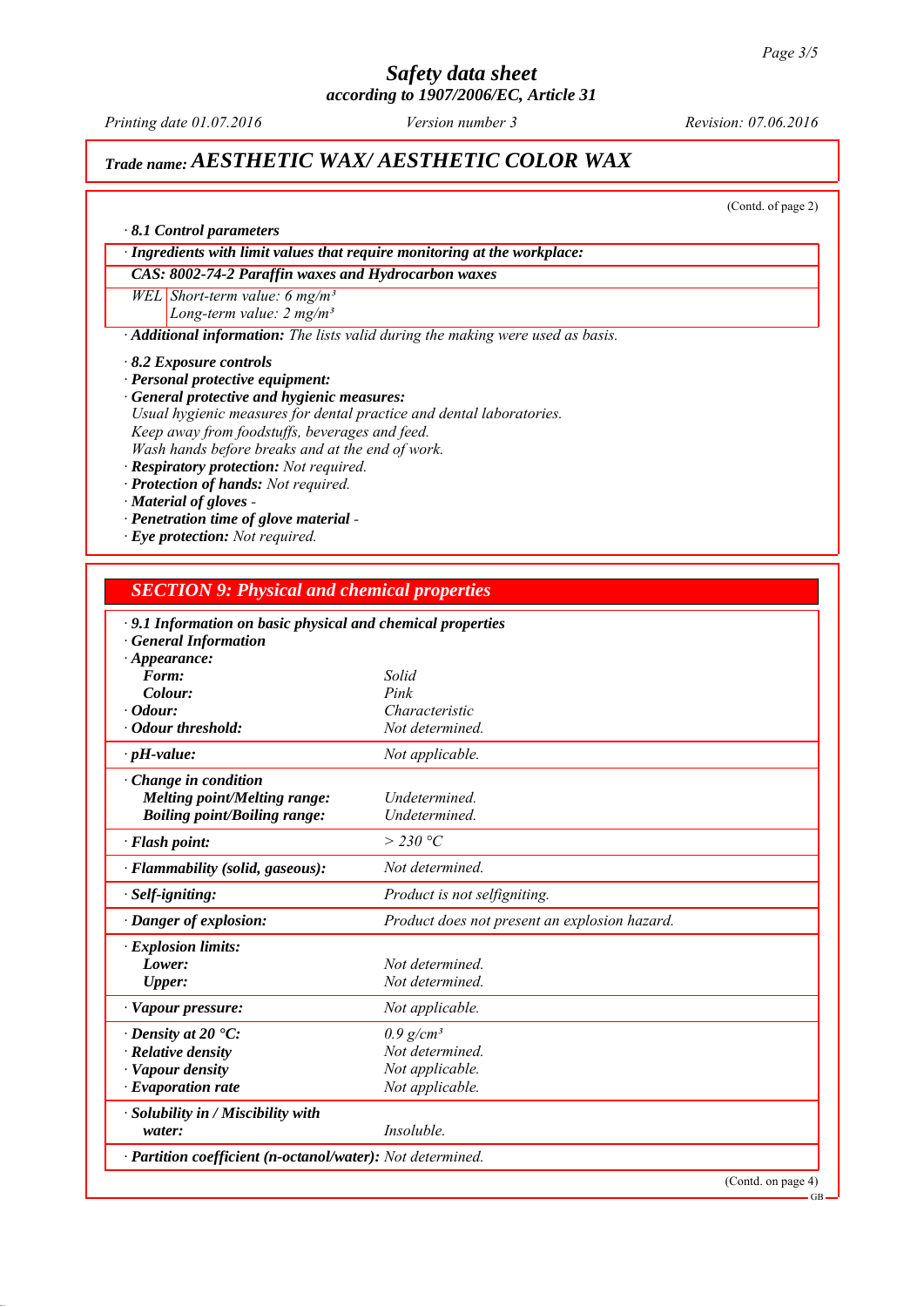### *Safety data sheet according to 1907/2006/EC, Article 31*

*Printing date 01.07.2016 Revision: 07.06.2016 Version number 3*

# *Trade name: AESTHETIC WAX/ AESTHETIC COLOR WAX*

(Contd. of page 3)

*∙ Viscosity:*

*Dynamic: Not applicable. Kinematic: Not applicable. ∙ 9.2 Other information No further relevant information available.*

### *SECTION 10: Stability and reactivity*

*∙ 10.1 Reactivity No further relevant information available.*

- *∙ 10.2 Chemical stability Stable under normal handling and storage conditions.*
- *∙ Thermal decomposition / conditions to be avoided: No decomposition if used according to specifications.*
- *∙ 10.3 Possibility of hazardous reactions No dangerous reactions known.*
- *∙ 10.4 Conditions to avoid No further relevant information available.*
- *∙ 10.5 Incompatible materials: No further relevant information available.*
- *∙ 10.6 Hazardous decomposition products: None under normal conditions of storage and use.*

### *\* SECTION 11: Toxicological information*

*∙ 11.1 Information on toxicological effects*

- *∙ Acute toxicity Based on available data, the classification criteria are not met.*
- *∙ Skin corrosion/irritation Based on available data, the classification criteria are not met.*
- *∙ Serious eye damage/irritation Based on available data, the classification criteria are not met.*
- *∙ Respiratory or skin sensitisation Based on available data, the classification criteria are not met.*
- *∙ Additional toxicological information: No further relevant information available.*
- *∙ Germ cell mutagenicity Based on available data, the classification criteria are not met.*
- *∙ Carcinogenicity Based on available data, the classification criteria are not met.*
- *∙ Reproductive toxicity Based on available data, the classification criteria are not met.*
- *∙ STOT-single exposure Based on available data, the classification criteria are not met.*
- *∙ STOT-repeated exposure Based on available data, the classification criteria are not met.*
- *∙ Aspiration hazard Based on available data, the classification criteria are not met.*

### *SECTION 12: Ecological information*

*∙ 12.1 Toxicity*

- *∙ Aquatic toxicity: No further relevant information available.*
- *∙ 12.2 Persistence and degradability No further relevant information available.*
- *∙ 12.3 Bioaccumulative potential No further relevant information available.*
- *∙ 12.4 Mobility in soil No further relevant information available.*
- *∙ Additional ecological information:*
- *∙ General notes: Generally not hazardous for water*
- *∙ 12.5 Results of PBT and vPvB assessment*
- *∙ PBT: Not applicable.*
- *∙ vPvB: Not applicable.*
- *∙ 12.6 Other adverse effects No further relevant information available.*

### *SECTION 13: Disposal considerations*

*∙ 13.1 Waste treatment methods*

*∙ Recommendation*

*Take to an approved landfill or a waste incineration plant, under conditions approved by the local authority.* (Contd. on page 5)